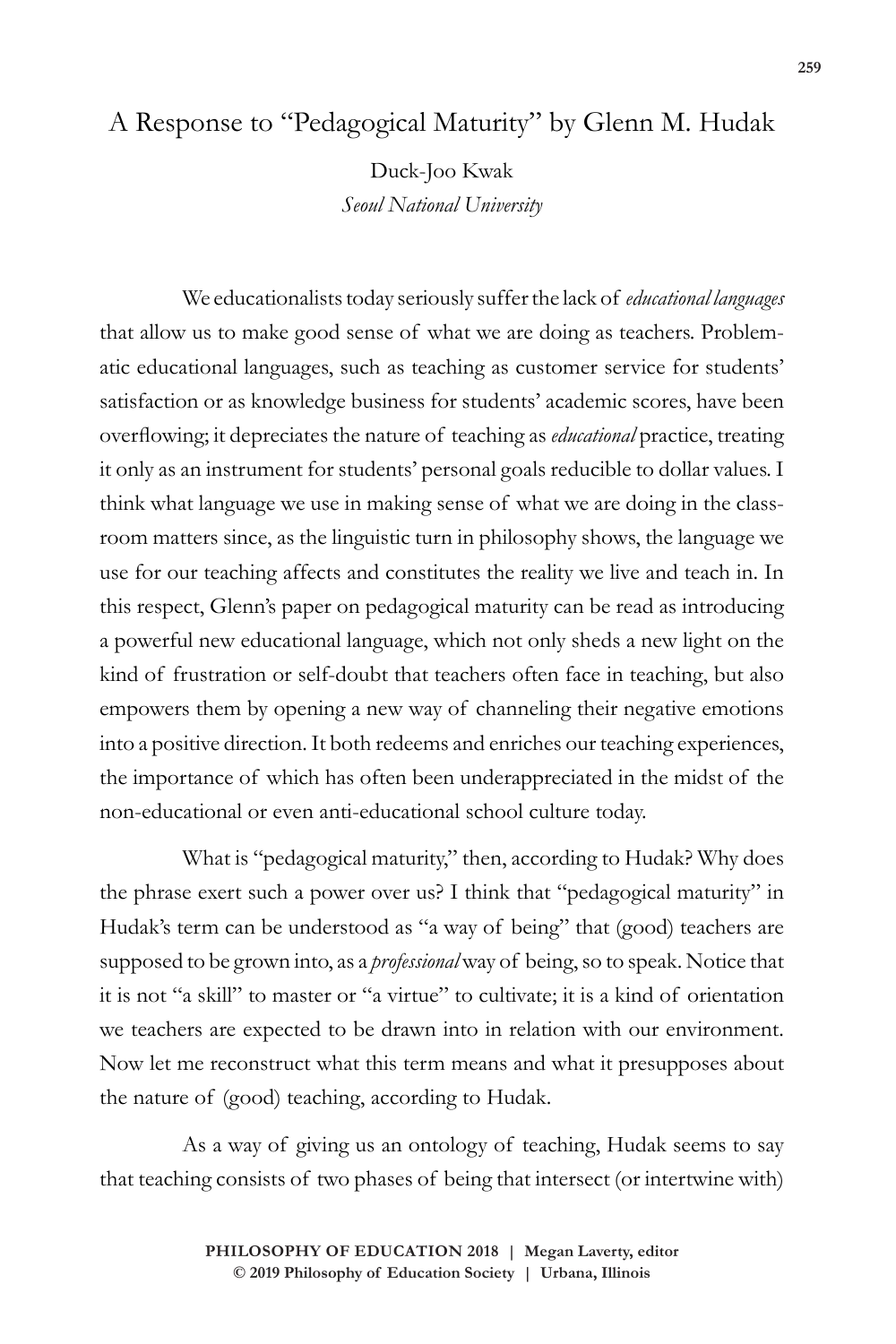each other in the actual practice of our teaching: teaching as a verb and teaching as a noun. In the first phase of being, that is, teaching as a verb, the *pedagogical* aspect stands out while the *maturity* aspect of teaching as a noun recedes into the background. By *the pedagogical* aspect, he seems to refer to the distinctive feature of teaching that makes teaching a unique and irreplaceable form of human practice. Drawing upon Biesta's idea of teaching as transcendence, he says that "the pedagogical" highlights the transcendent moment of revealing or interruption for students, which is caused by the force outside them, namely teachers. Here the role of teachers is essential to students' discovery for subjective truth, truth that matters to them. Teachers are here described as those who can *offer*, not convey, something that lies outside students' worlds, yet something that students find important to themselves as radically new.

What is so interesting about his description of this pedagogical moment is twofold. One is that it is the moment when teachers show something new at the risk of being refused by students; but it is also the moment when students *could* perceive or receive it and give authority to teachers as a form of appreciation of it. This is why it is described as a moment when students have "experience of *being taught by* someone," not "experience of *learning from* someone." The *indirectness* and *passiveness* of teaching *in affecting students* are worth noting; no party (neither students nor teachers) has control over the formation of students' educative experiences. It is neither student-centered nor teacher-centered. Then how exactly is the transcendent moment triggered for students? This draws our attention to the second feature of the *pedagogical*. The pedagogical is also described as the endless process of interaction between teachers and students in which both parties are *continuous to* each other through communication, which in the end leads them into the creation of common understanding. It is called the shared world as a *transitional* third area of human living between teacher and students. Citing D. W. Winnicott's words, Hudak says that this transitional space of play or interaction develops a sense of trust for students since it is perceived to be *sacred* as a site of creative living. In the end, the pedagogical aspect of teaching highlights teachers' *active* role and responsibility in mediating this third space of the shared world that allows students to experience and play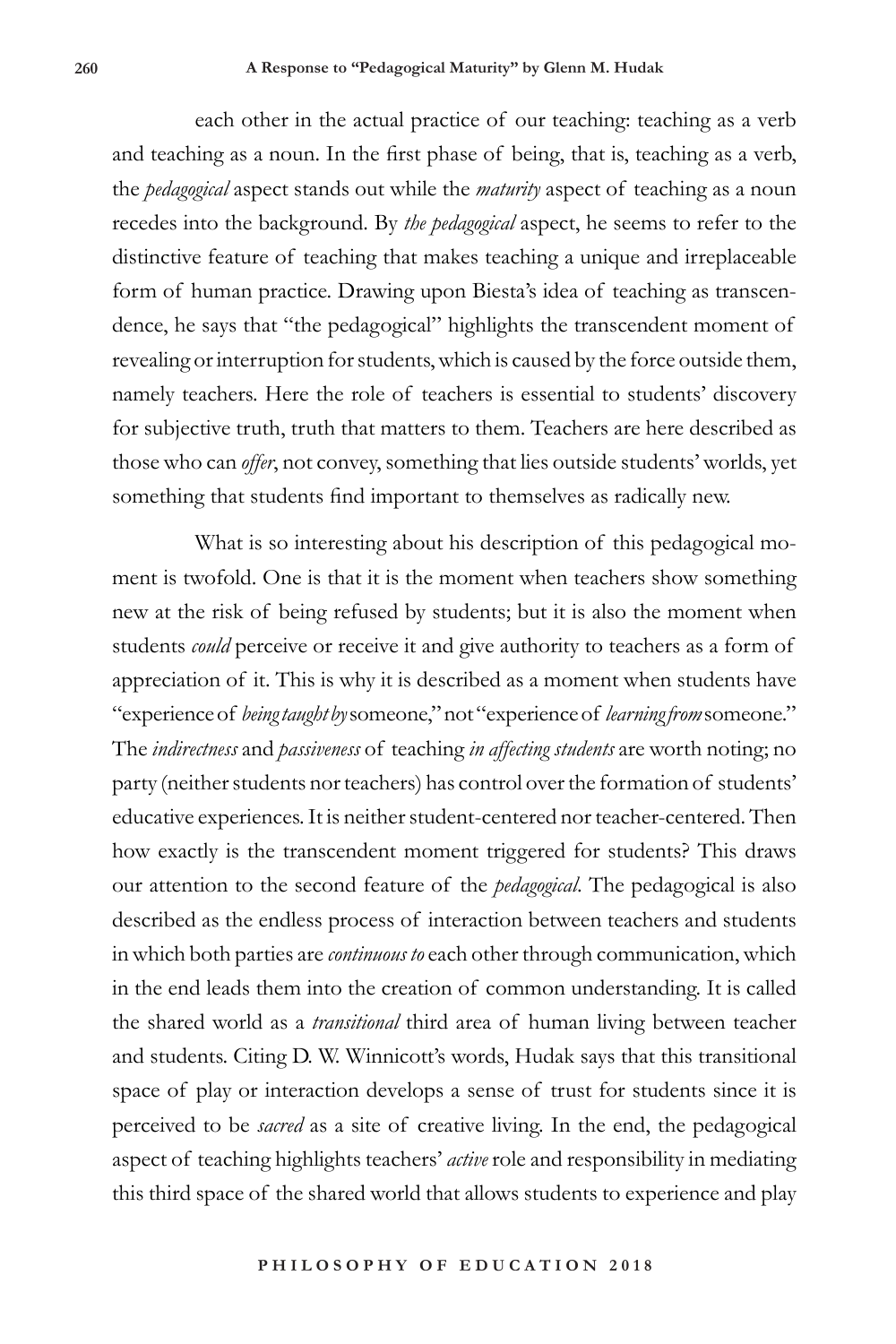the cultural life of man. This is why the pedagogical phase of teaching may be described as teaching *as a verb*.

On the other hand, according to Hudak, in the second phase of being, that is, teaching as noun, the maturity aspect stands out against the background of the pedagogical aspect of teaching. And the maturity aspect of teaching involves how to facilitate a site where teachers can feel at home with students who are beyond teachers' grasps or vice-versa. This maturity comes only with teachers' *realization of students as separate sovereign persons* with their own distinct inner world destined to remain unfound by the other: realization that they are *sacred* as *sovereign* agents. Thus, the maturity aspect of teaching highlights teachers' roles in facilitating an environment where students can feel safe and trust teachers emotionally, while standing with teachers side by side within the shared world without a fear of being judged or evaluated. What matters most here seems to be emotional proximity between teachers and students to the extent that students can feel relaxed in their teacher's presence. They can be said to be *contiguous with* each other in a non-communicative engagement, acknowledging each other's sacred existence. What is to be noted here is that, while maturity as an (emotional) capacity to be alone in another's presence is the target state that students are expected to achieve through education in the end, it cannot be achieved without the teacher's role in facilitating a site where they can feel safe and relaxed in order to be able to receive the teacher's offering. This means that students' maturity can be developed only by teachers' maturity or their emotional tolerance. The latter is the precondition to the former.

Given this reconstruction of the two phases of our being in teaching, there are two things to be noted about good teaching. First, the maturity aspect seems more fundamental than the pedagogical aspect because the latter is likely to appear only when the former is present, (even if the author seems to hold that it is a matter of emphasis in the sense that one aspect fades where the other aspect emerges). I also think that the maturity aspect can be said more basic because maturity as a capacity to be alone in another's presence is directed to a more general mode of being as humans, whereas the pedagogical aspect is more specifically directed to a professional mode of being as a teacher. It seems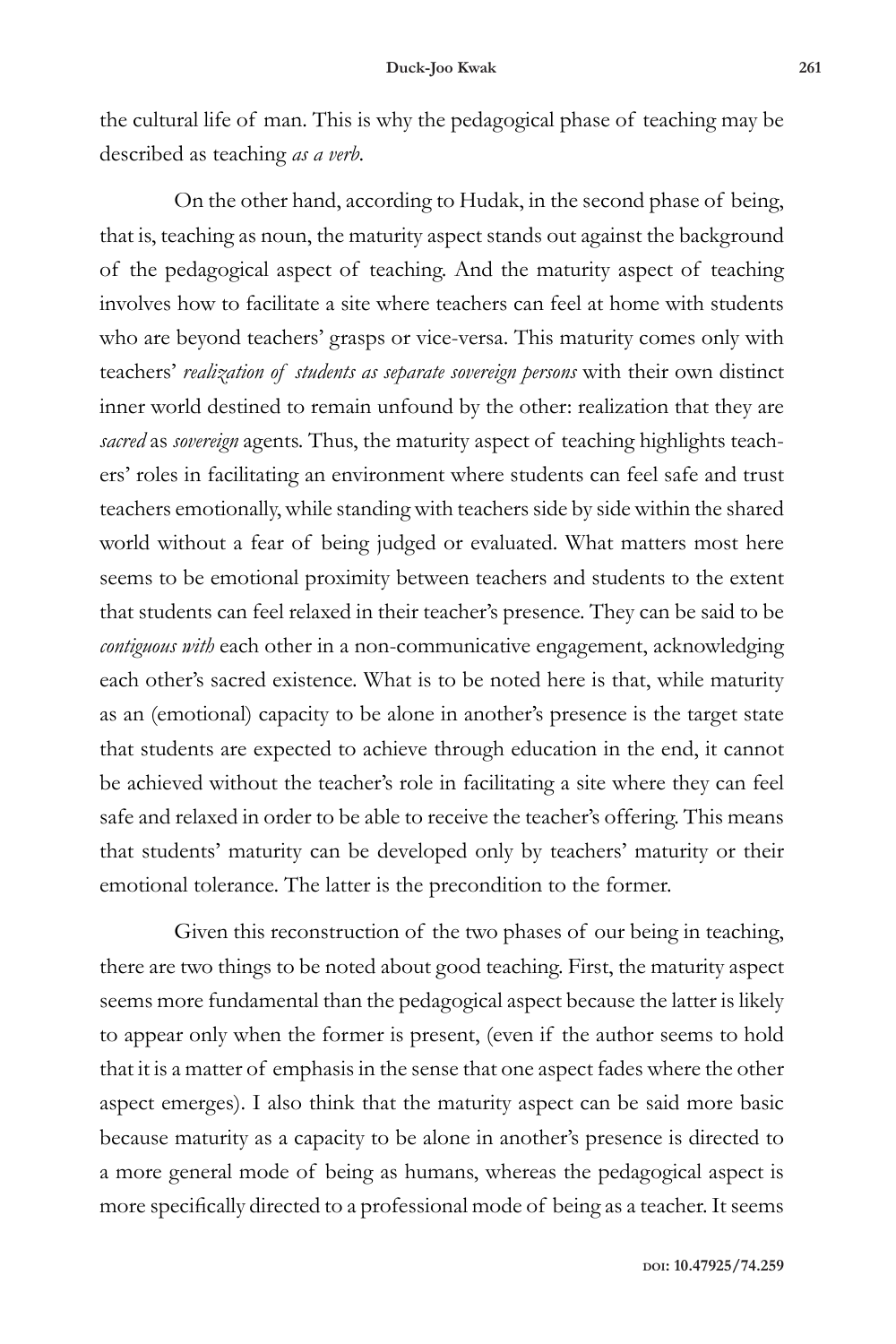that only a humanly mature person can make a professionally good teacher in Hudak's ontology of teaching. Second, there seems to be a genuine gap between a student's feeling at home in the beginning *as* a precondition for their living engagement in learning and their being able to be alone in a teacher's presence at the end *as* an educational achievement. In the beginning, students are emotionally dependent upon teachers, whereas in the later stage they are less so, as they grow into cultural existence. Teachers are expected to facilitate students' transitions from the first to the second stage. Yet there is some danger involved here. As part of a legitimate educational process, students are expected to be taught or affected by teachers; this is how they can give authority back to the teachers. But isn't this give-and-take interaction itself still a way of reproducing students' dependency upon teachers in a different way, even if it is a kind of dependency students would voluntarily choose? As students' emotional dependency does less since the maturity aspect of being in teaching is emotional in its nature, their cultural dependency could grow; the pedagogical aspect of being in teaching is epistemological/cultural in its nature. Even if the two phases of our being as teachers are said to play a role in a complementary manner in the formation of a student as a mature person, there seems to be a tension between them in teachers. How to deal with the danger or tension (i.e., giving trust to students versus interrupting them as an outside force) to avoid violating students' own *sacred* solitude and at the same time to facilitate the *sacred* shared world seems to depend upon teachers' practical wisdom. This must be a big challenge for teachers, and this is why teaching is always said to be tricky and risky in its nature.

Now, let me give the author a few questions for clarification. First, I wonder how the author views the relation or tension between the pedagogical phase of being and the maturity phase of being I have just described. In the article, he seems to just assume that they are complementary in teaching. But are they simply complementary or could they be potentially threatening to each other in facilitating the formation of students' maturity? Second, I want to ask the author to make clearer the differences between the Socratic maieutic act of bringing out knowledge from students by recollection and Biesta's sense of teaching as an act of bringing out a transcendent/revelation moment, as two